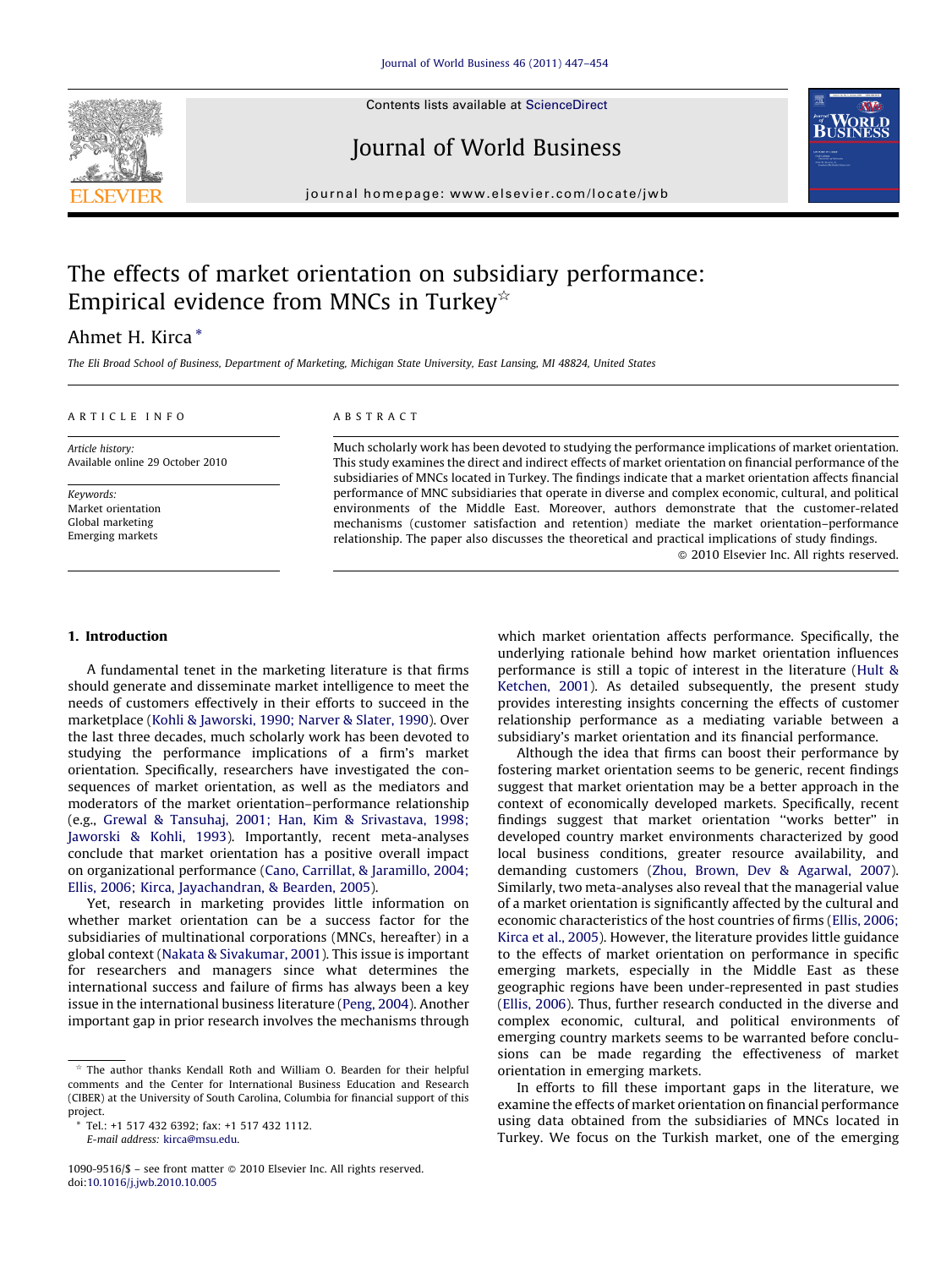country markets in an exclusive location at the crossroads of Europe and Asia, because Turkey is the largest industrial economy in Eastern Europe, the Balkans, and the Middle East. Turkey has attracted substantial amounts of foreign direct investment in the last few years ([Demirbag,](#page--1-0) Tatoglu, & Glaister, 2008). Moreover, the Turkish context provides an interesting and rich research setting for our purposes because Turkish business environment represents a diverse and complex setting for global companies as a unique country with its Western market style economy and Muslim cultural heritage [\(Demirbag,](#page--1-0) Glaister, & Tatoglu, 2007; Kabasakal & [Bodur,](#page--1-0) 2002). Finally, the characteristics of the Turkish market environment provide a good case to investigate the market orientation of MNC subsidiaries because Turkey is an emerging market characterized by high economic growth, rapidly growing population, relatively low resource availability and customer demandingness. As such, Turkey is at an earlier stage of economic development compared to the markets in advanced economies ([Demirbag](#page--1-0) et al., 2007; Zhou et al., 2007).

The present manuscript is organized as follows. To begin, after a brief literature review we offer a conceptual framework that provides the theoretical rationale for the effects of market orientation on firm performance in Turkey, as well as the hypotheses which guide our research. Then, the research design and methods of the study along with the results, the major findings, and their implications are discussed.

#### 2. Literature review

The concept of market orientation has its philosophical foundations in the marketing concept which refers to ''the corporate state of mind'' or ''a philosophy of business management'' that is based on the integration and coordination of marketing activities to satisfy customer needs for the purpose of maximizing long-range profits ([Felton,](#page--1-0) 1958). Despite early recognition of the importance of the customer to business success, little research existed regarding the defining features or attributes of market orientation until the resurgence of academic and practitioner interest in late 1980s and early 1990s (e.g., [Deshpande](#page--1-0) & [Webster,](#page--1-0) 1989). In particular, Kohli and [Jaworski](#page--1-0) (1990) and [Narver](#page--1-0) and Slater (1990) introduced market orientation as a term to mean the organization-wide adoption and implementation of the marketing concept. Since then, market orientation has been a core topic in the marketing strategy literature largely because market orientation provides the firm with market sensing and customer linking capabilities that lead to enhanced performance (Day, [1994\)](#page--1-0).

Research on market orientation can be broadly categorized into two perspectives: a behavioral and a cultural perspective. Whereas the behavioral perspective describes market orientation in terms of specific behaviors related to generation and dissemination of and responsiveness to market intelligence, the cultural perspective is related to more fundamental cultural characteristics of the organization, such as market-oriented norms and values [\(Hurley](#page--1-0) & Hult, [1998\)](#page--1-0). Examining the nature, antecedents and consequences of information processes at the organizational level, the behavioral perspective emphasizes the market information processing capabilities of the firm (Kohli & [Jaworski,](#page--1-0) 1990). Drawing upon the organizational learning literature [\(Huber,](#page--1-0) 1991), this view suggests that market orientation is strongly related to a learning orientation, which enables the firm to better focus on its markets ([Sinkula,](#page--1-0) 1994).

On the other hand, the cultural perspective describes market orientation as a deeply rooted and pervasive organizational culture that creates or enhances the necessary values, norms and behaviors for the creation of superior value for customers ([Narver](#page--1-0) & [Slater,](#page--1-0) 1990). From this perspective, market orientation is a distinct organizational culture with a fundamental, shared set of beliefs, norms and values that put the customer at the center of the firm's strategies and operations [\(Deshpande](#page--1-0) & Webster, 1989). Thus, the cultural perspective suggests that market orientation is essentially a corporate culture that characterizes an organization's disposition to deliver superior value to its customers continuously (Han et al., 1998; Slater & [Narver,](#page--1-0) 1994).

Research integrates the behavioral and cultural perspectives in the market orientation literature by proposing that market orientation consists of different layers of market-oriented organizational cultures (i.e., values, norms, and artifacts) that are linked to market-oriented behaviors [\(Homburg](#page--1-0) & Pflesser, 2000). This approach indicates that market orientation is fundamentally an organizational culture committed to the continuous creation of superior value for customers and manifests itself as a set of crossfunctional activities directed at creating and satisfying customer needs ([Hurley](#page--1-0) & Hult, 1998). In this study, we conceptualize market orientation as a set of behaviors and processes related to generation and dissemination of and responsiveness to market intelligence, based on the behavioral perspective (Kohli & [Jaworski,](#page--1-0) [1990\)](#page--1-0).

A number of studies in the marketing literature focus on the effects of market orientation on various outcome variables. In this domain, research has shown that market orientation is positively related to customer satisfaction, customer loyalty, service/product quality, firm innovativeness, new product performance, employees' job satisfaction and customer orientation, and organizational performance [\(Kirca](#page--1-0) et al., 2005). Importantly, considerable attention has been devoted to investigate the effect of environment on the market orientation–performance relationship. Specifically, researchers examined the extent to which market orientation– performance relationship is moderated by industry characteristics ([Narver](#page--1-0) & Slater, 1990), market growth [\(Gatignon](#page--1-0) & Xuereb, 1997), demand uncertainty (Grewal & [Tansuhaj,](#page--1-0) 2001), market dynamism (Pelham & [Wilson,](#page--1-0) 1996), and technological and environmental turbulence ([Jaworski](#page--1-0) & Kohli, 1993; Slater & Narver, 1994). Interestingly, the findings across studies concerning the moderating effects of environmental factors were generally inconclusive (Kirca et al., [2005\)](#page--1-0).

Our literature review indicates that much scholarly work has been devoted to studying the concept of market orientation and its performance implications in a variety of research contexts. However, very limited research attention has been devoted to the performance implications of market orientation in a global context (cf. Nakata & [Sivakumar,](#page--1-0) 2001). In this respect, this study fills an important gap in the literature with its unique focus on MNCs in an era characterized by the growing importance of global companies and globalization of markets. Moreover, our review of the literature also denotes that Turkey represents a unique research context to investigate the effects of market orientation on firm performance. Given the growing significance of this country in the region as an emerging market, as well as its unique nature with diverse economic and cultural characteristics discussed earlier, extending the findings generated in other contexts to the Turkish setting offer interesting managerial and theoretical insights. In the following section, we present our hypotheses that investigate the effects of market orientation on performance based on the body of literature on market orientation in emerging markets and in the Middle East.

#### 3. Conceptual framework and hypotheses

The conceptual framework presented in [Fig.](#page--1-0) 1 depicts a model that explores the indirect effects of market orientation on performance, as well as the meditating role of customer relationship performance in the market orientation–performance